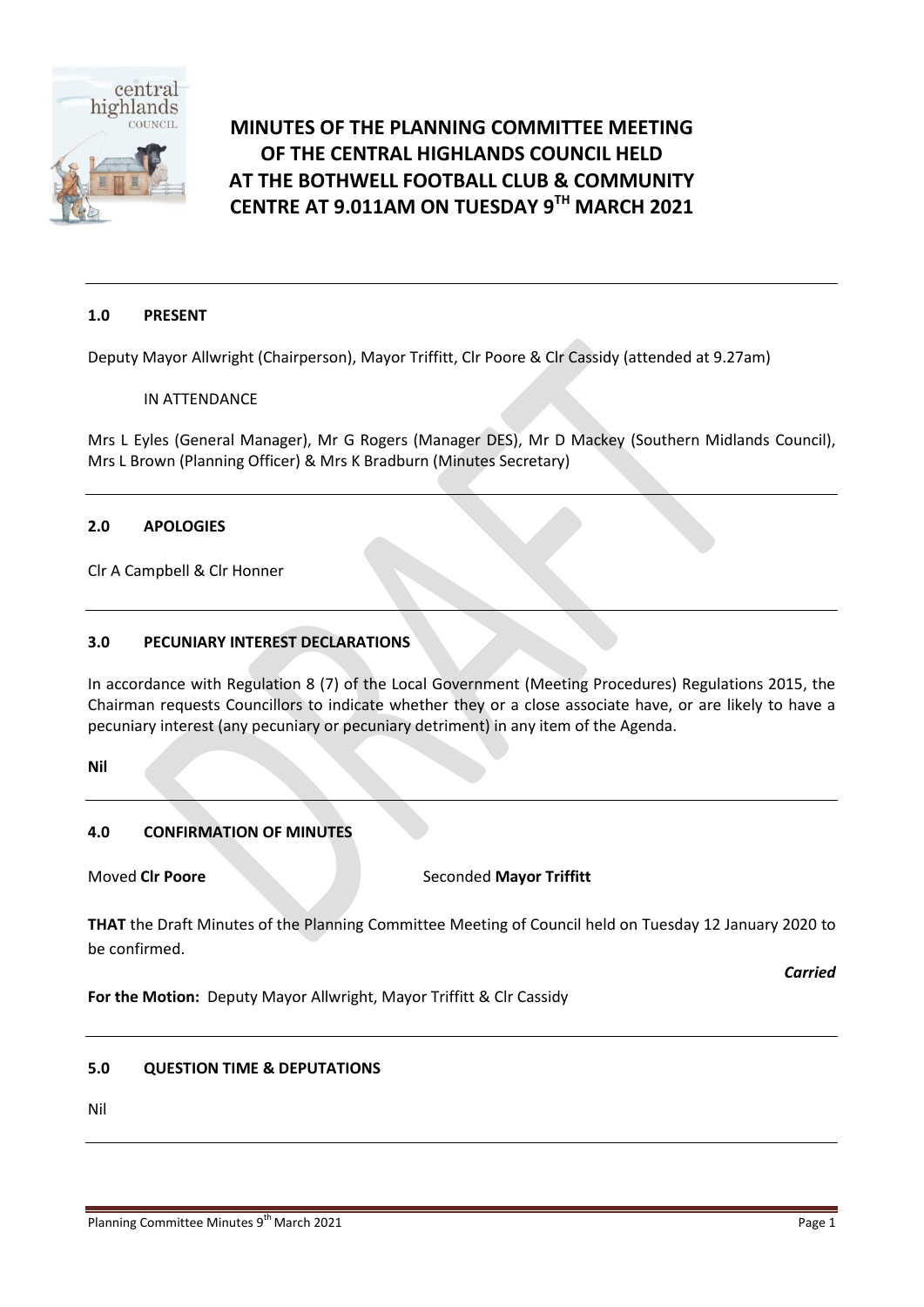# **6.0 DA 2020/95 : SUBDIVISION – REORGANISATION OF BOUNDARIES : 289 Rotherwood Road, Lower Marshes**

## **Report by**

Louisa Brown (Planning Officer)

# **Applicant**

James McShane

## **Owner**

McShane Rotherwood Pty Ltd

# **Discretions**

**26.5.2 (A1)** Reorganisation of boundaries

## **Proposal**

The proposal is to reorganise the boundaries of two existing lots in separate ownership, McShane Rotherwood Pty Ltd and Sam Woodward.

The existing titles have areas of 211.0ha (CT167018/1) and 20.49ha (CT167017/1). Both lots are parallel to Rotherwood Road and have separate access from this road.

Under the proposal, 63ha of the 211ha (CT167018/1) owned by McShane Rotherwood Pty Ltd will be transferred to the neighbouring property owned by Sam Woodward 20.49ha (CT167017/1). Both properties will continue under the current use, livestock grazing and small scale farming. A sale agreement has been signed by both parties, subject to Council approval of this Reorganisation of Boundaries.

After the reorganisation of the boundaries, the 211ha (CT167018/1) owned by McShane Rotherwood Pty Ltd will become 148ha (CT167018/1) and Sam Woodward's (CT167017/1) 83.49ha.

There are no easements and the proposed sale area does not contain any structures. The existing title owned by Sam Woodward 20.49ha (CT167017/1) includes a farm house and outbuildings. A private access road for Parks & Wildlife into the adjacent Ironpot Gully Reserve will remain within the McShane Rotherwood Pty Ltd title (CT167018/1). The new boundary follows existing fence lines, no earthworks or new infrastructure are required.

The proposal is discretionary owing to being a subdivision and is assessed against the subdivision standards for the Rural Resource Zone pursuant to section 26.0 of the Central Highlands Interim Planning Scheme 2015.

# **Subject site and Locality.**

The subject land is located to the North East of Bothwell and north of the Jordan River at Lower Marshes and consists of two adjoining titles CT167018/1 and CT167017/1. The lots current sizes are 211ha and 20.49ha respectively.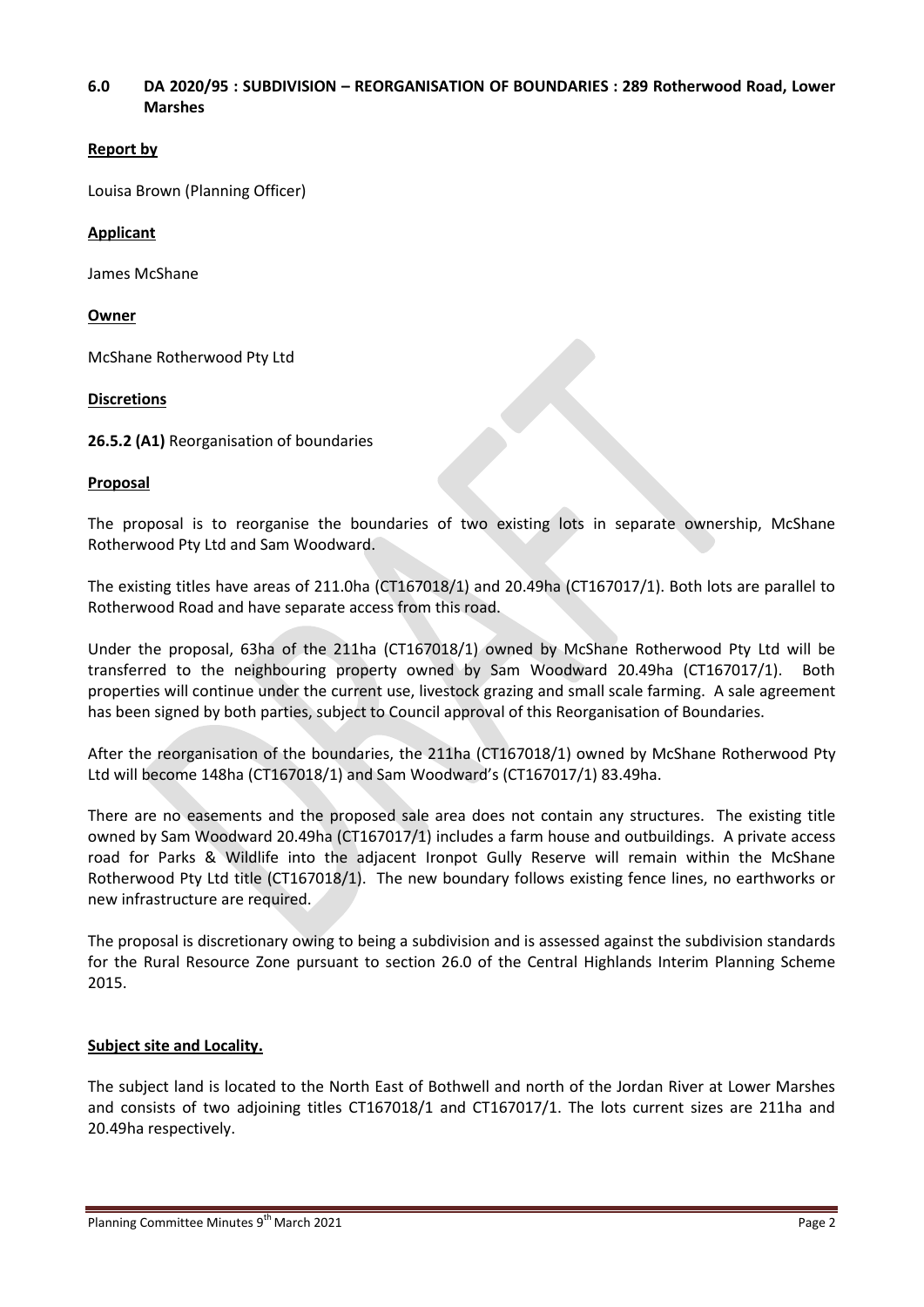The locality is characterised by medium to large lots of productive farm land close to the Jordan River, to the south and east. Situated to the northwest boundary is The Ironpot Gully Reserve, which is Crown Land. Land in the area is predominantly zoned Rural Resource.



Fig 1. Location and zoning of the existing two titles (red pin and blue shaded), indicating the Rural Resource zone (Cream) and adjoining Environmental Management zone (Dark green). (Source: LISTmap, accessed 13/9/2017)



**Fig 2.** Aerial photo of the subject land and surrounding area, title marked blue and red shaded (Source: LISTmap, accessed 13/9/2017)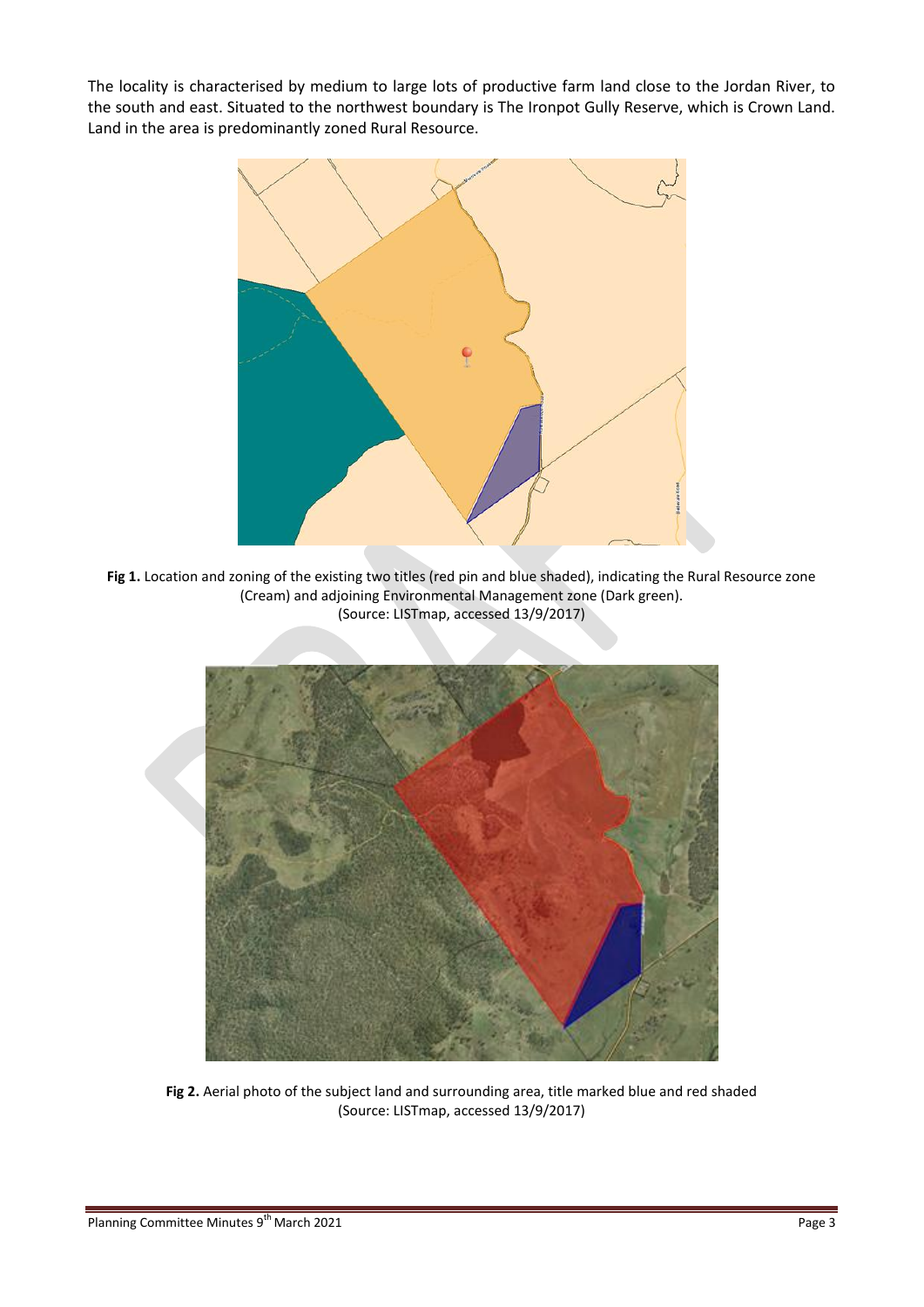

**Fig 3.** Plan of land for reorganisation (Source: LISTmap, accessed 13/9/2017)

# **Exemptions**

Nil

## **Special Provisions**

Nil

### **Use standards**

There are no applicable use standards for subdivision.

### **Development standards for Reorganisation of Boundaries**

The subject land is in the Rural Resource Zone. The proposal must satisfy the requirements of the following development standards, relevant to subdivisions:

| 26.5.2 Reorganisation of Boundaries                                                       |                             |                        |  |  |  |  |
|-------------------------------------------------------------------------------------------|-----------------------------|------------------------|--|--|--|--|
| To promote the consolidation of rural resource land and to allow for the rearrangement of |                             |                        |  |  |  |  |
| existing titles, where appropriate, to provide for a better division of land.             |                             |                        |  |  |  |  |
| Acceptable                                                                                | <b>Performance Criteria</b> | <b>OFFICER COMMENT</b> |  |  |  |  |
| <b>Solutions</b>                                                                          |                             |                        |  |  |  |  |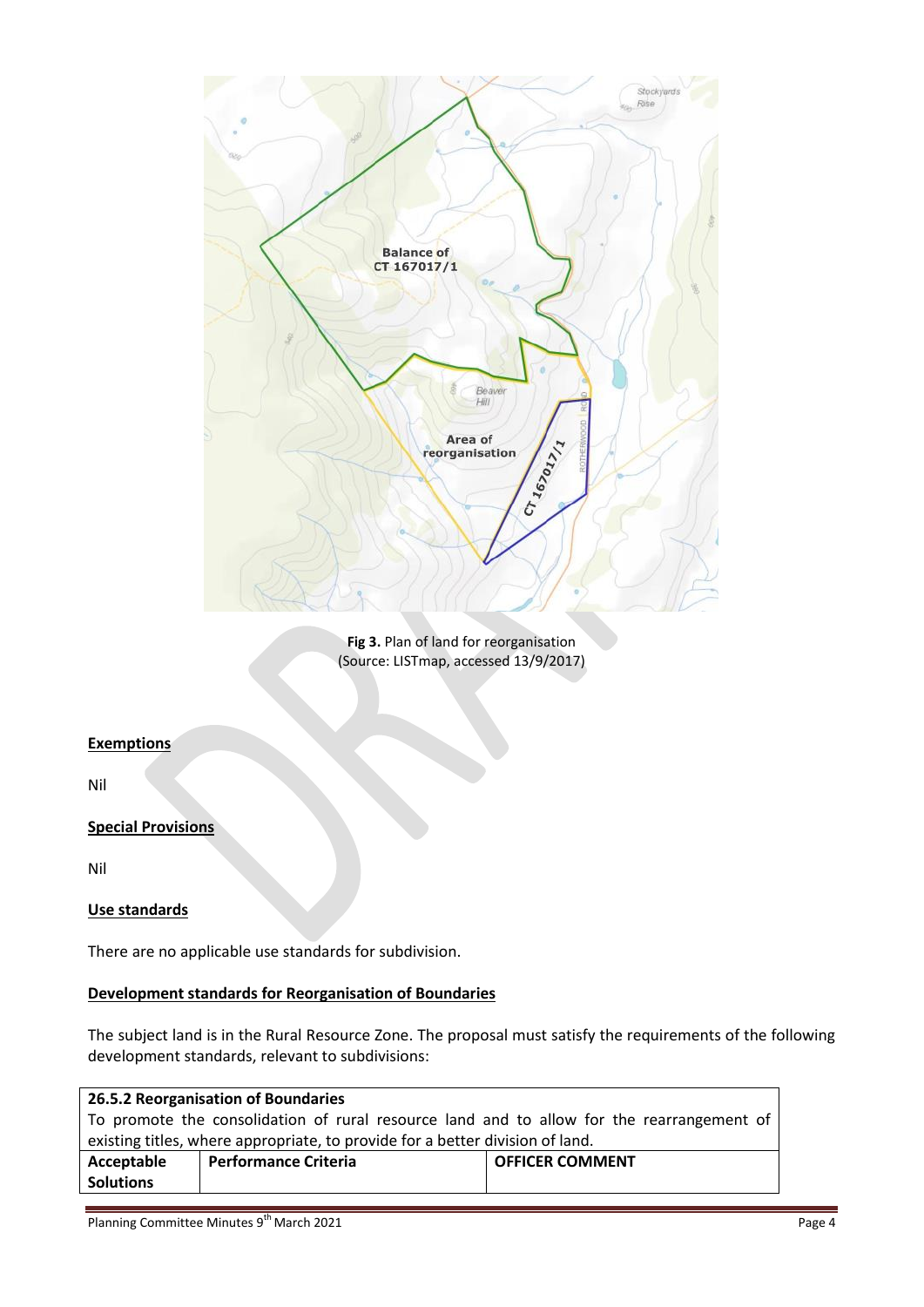| A1<br>A lot is<br>for public<br>open space, a<br>riparian or<br>littoral reserve<br>or utilities. | <b>P1</b><br>The reorganisation of boundaries<br>must satisfy all of the following:<br>(a) all existing lots are adjoining or<br>separated only by a road;<br>no existing lot was formally a<br>(b)<br>crown reserved road or other<br>reserved land;                                                                                                                                                                                                                                                                                                                                                                                                                                                                                                                                                                                                                                                                                                                                                                                                    | The proposal does not comply with the<br>Acceptable Solution and must be<br>against the<br>Performance<br>assessed<br>Criteria.<br>(a) Complies - both lots are adjoining.<br>(b) Complies $-$ no lot was formerly a<br>crown reserved road or reserved land.                                                                                                                                                                                                                                                                        |
|---------------------------------------------------------------------------------------------------|----------------------------------------------------------------------------------------------------------------------------------------------------------------------------------------------------------------------------------------------------------------------------------------------------------------------------------------------------------------------------------------------------------------------------------------------------------------------------------------------------------------------------------------------------------------------------------------------------------------------------------------------------------------------------------------------------------------------------------------------------------------------------------------------------------------------------------------------------------------------------------------------------------------------------------------------------------------------------------------------------------------------------------------------------------|--------------------------------------------------------------------------------------------------------------------------------------------------------------------------------------------------------------------------------------------------------------------------------------------------------------------------------------------------------------------------------------------------------------------------------------------------------------------------------------------------------------------------------------|
|                                                                                                   | provide for the sustainable<br>(c)<br>commercial operation of the land<br>by either:<br>(i)<br>encompassing all or most<br>of the agricultural land and<br>key agricultural<br>infrastructure (including<br>the primary dwelling) in<br>one lot, the 'primary<br>agricultural lot', as<br>demonstrated by a whole<br>farm management plan,<br>(ii)<br>encompassing an existing<br>or proposed non-<br>agricultural rural resource<br>use in one lot;<br>(d) if a lot contains an existing<br>dwelling, setbacks to new<br>boundaries satisfy clause 26.4.2;<br>(e) if containing a dwelling, other<br>than the primary dwelling, the<br>dwelling is surplus to rural<br>resource requirements of the<br>primary agricultural lot;<br>a new vacant lot must:<br>(f)<br>(i)<br>contain land surplus to<br>rural resource<br>requirements of the<br>primary agricultural lot;<br>(ii)<br>contain a building area<br>capable of accommodating<br>residential development<br>satisfying clauses 26.4.2<br>and 26.4.3.<br>(iii)<br>not result in a significant | (c) Complies - dwelling and additional<br>agricultural land in one lot.<br>(d)<br>Complies<br>- existing<br>dwelling<br>complies with setbacks of 26.4.2.<br>(e) Complies - existing dwelling is<br>primary dwelling of lot CT167017/1.<br>(f) No new vacant lot created.<br>(g) Complies - both lots over 1ha, both<br>lots have frontage greater than 6m and<br>both lots serviced by existing access.<br>(h) There are no Local Area Objectives<br>Future<br>Desired<br>Character<br>or<br>Statements in the Rural Resource zone. |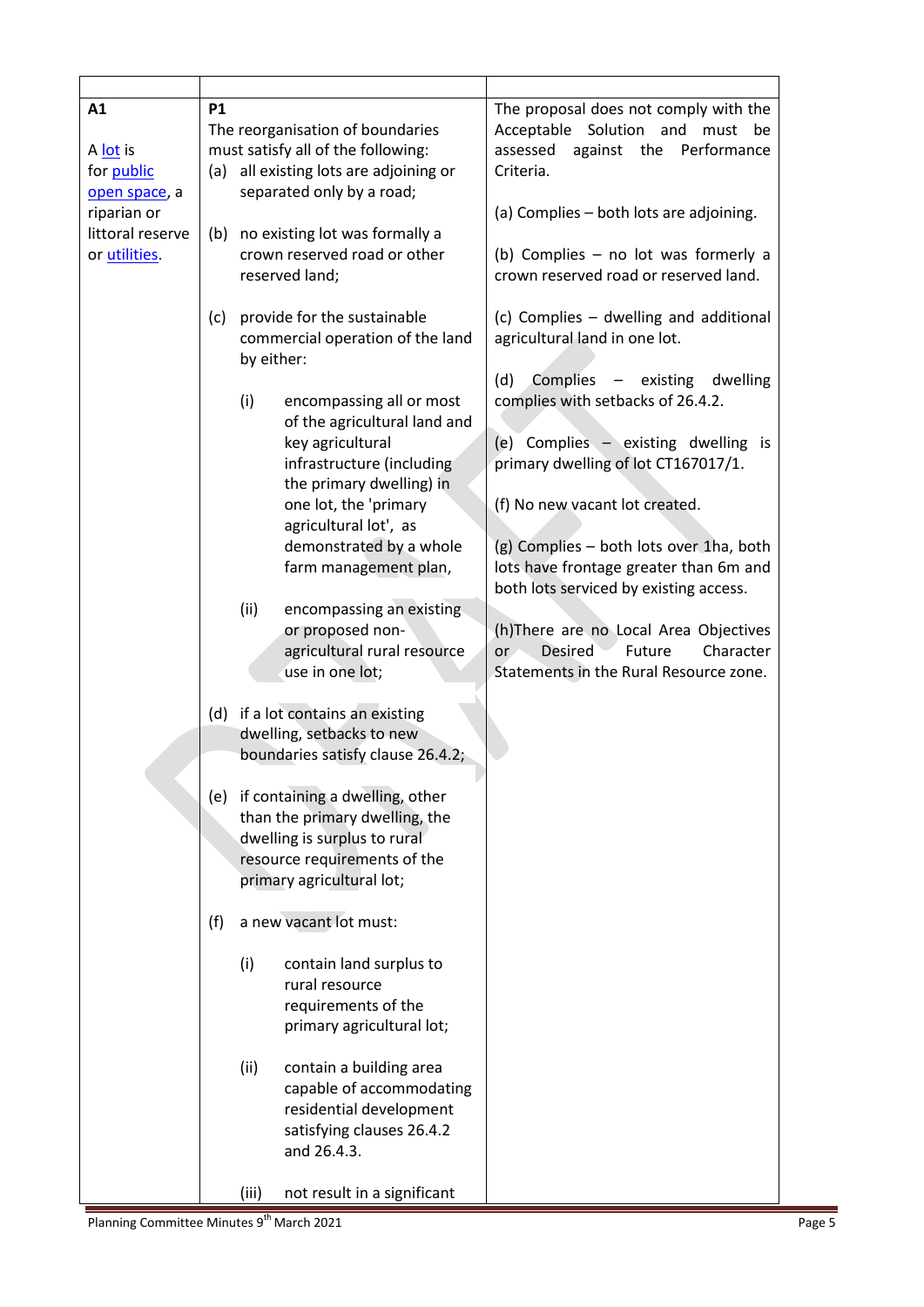|     |                                                                                                                            | increase in demand for<br>public infrastructure or<br>services; |  |
|-----|----------------------------------------------------------------------------------------------------------------------------|-----------------------------------------------------------------|--|
| (g) | following:                                                                                                                 | all new lots must comply the                                    |  |
|     | (i)                                                                                                                        | be no less than 1ha in size;                                    |  |
|     | (ii)                                                                                                                       | have a frontage of no less<br>than 6m;                          |  |
|     | (iii)                                                                                                                      | be serviced by safe<br>vehicular access<br>arrangements;        |  |
| (h) | be consistent with any Local Area<br><b>Objectives or Desired Future</b><br>Character Statements provided<br>for the area. |                                                                 |  |

### **Codes**

### *E1 Bushfire-Prone Areas Code*

The Bushfire-Prone Code applies to subdivision of land that is located within a bushfire-prone area.

E1.6 Development Standards, E1.6.1 Subdivision: Provision of Hazard Management Areas requires that a Bushfire Risk and Hazard Management Plan be prepared by TFS or an accredited person.

A Bushfire Hazard Report has been submitted as a part of the application, by Enviro-Dynamics in February 2021. This report includes a Certificate confirming that both lots Provides BAL-19, access complies with requirements and static water supply complies requirements. The report has been certified by an accredited Bushfire Assessor.

The report makes two recommendations for the property owned by Sam Woodward (CT167017/1), these are;

- Maintain existing access and driveway and turning: and
- Install a compliant water tank dedicated for fire-fighting purposes.

#### *E3.0 Landslide Code*

Some parts of the subject land are identified as Low Landslide Risk Areas. As the areas are small and no works will be required for the subdivision further assessment is not required.

#### *E11.0 Waterway and Coastal Protection Code:*

Parts of the site include minor creeks/drainage lines are covered by Waterway Protection Areas under the Waterway and Coastal Protection Code. The Code applies to all development including subdivision however this proposal meets the exemptions of the code owing to there being no works required within a Waterway Protection Area.

#### **Representations**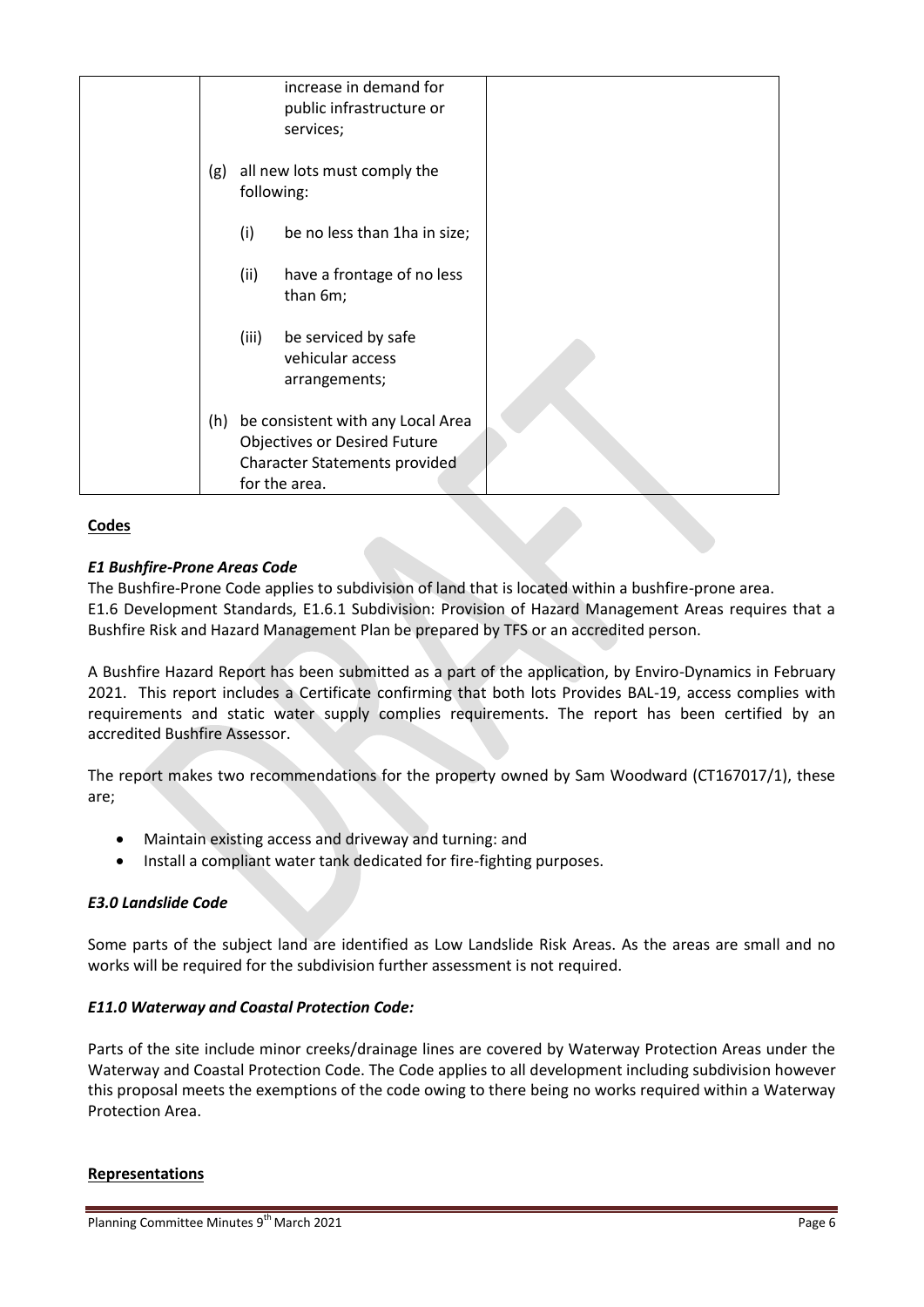The proposal was advertised for the statutory 14 days period from 15 December 2020 until 11 January 2021. One representation was received from Tasmania Fire Service (TFS).

| <b>Summary of Matter Raised by Representors</b>                                                                                      | <b>Officer Response</b>                                                                                                                      |
|--------------------------------------------------------------------------------------------------------------------------------------|----------------------------------------------------------------------------------------------------------------------------------------------|
| The subject site is within a bush-prone area, the<br>development requires a Bushfire Hazard<br>Management Plan (BHMP) to comply with | A Bushfire Hazard Report has subsequently<br>been submitted as a part of the application, by<br>Enviro-Dynamics. This report includes a      |
| Planning Directive 5 - Bushfire-Prone Areas<br>Code.                                                                                 | Certificate confirming that both lots Provides<br>BAL-19 solutions, access complies<br>with<br>requirements and static water supply complies |
| TFS recommends that Council does not approve<br>the application without a certified BHMP being<br>provided.                          | requirements.<br>The report has been certified by an accredited<br><b>Bushfire Assessor.</b>                                                 |
|                                                                                                                                      |                                                                                                                                              |

### **Conclusion**

The proposal for the reorganisation of boundaries of CT167018/1 and CT167017/1 is assessed to comply with the applicable standards of the Rural Resource Zone and the relevant codes of the *Central Highlands interim Planning Scheme 2015* as outlined in the body of this report.

The proposal was advertised for public comment one representations was received, which has been addressed in this report.

It is recommended that the application be approved, subject to conditions.

#### **Legislative Context**

The purpose of the report is to enable the Planning Authority to determine the Development Application DA2019/13 in accordance with the requirements of the *Land Use Planning and Approvals Act 1993*  (LUPAA). The provisions of LUPAA require a Planning Authority to take all reasonable steps to ensure compliance with the Planning Scheme.

This report details the reasons for the officers Recommendation. The Planning Authority must consider the report but is not bound to adopt the Recommendation. Broadly, the Planning Authority can either: (1) adopt the Recommendation, (2) vary the Recommendation by adding, modifying or removing recommended conditions or (3) replacing an approval with a refusal.

This determination has to be made no later than 19<sup>th</sup> March 2021, which has been extended beyond the usual 42 day statutory time frame with the consent of the application.

Any decision that is an alternative to the Recommendation requires a full statement of reasons to ensure compliance with the *Judicial Review Act 2000* and the *Local Government (Meeting Procedures) Regulations 2015*. Section 25 (2) of the *Local Government (Meeting Procedures) Regulations 2015* states:

*25 (2): The general manager is to ensure that the reasons for a decision by a council or council committee acting as a planning authority are recorded in the minutes of the meeting.*

#### **Options**

The Planning Authority must determine the Development Application DA2020/95 Reorganisation of Boundaries, 289 Rotherwood Road, Lower Marshes CT167018/1 in accordance with one of the following options: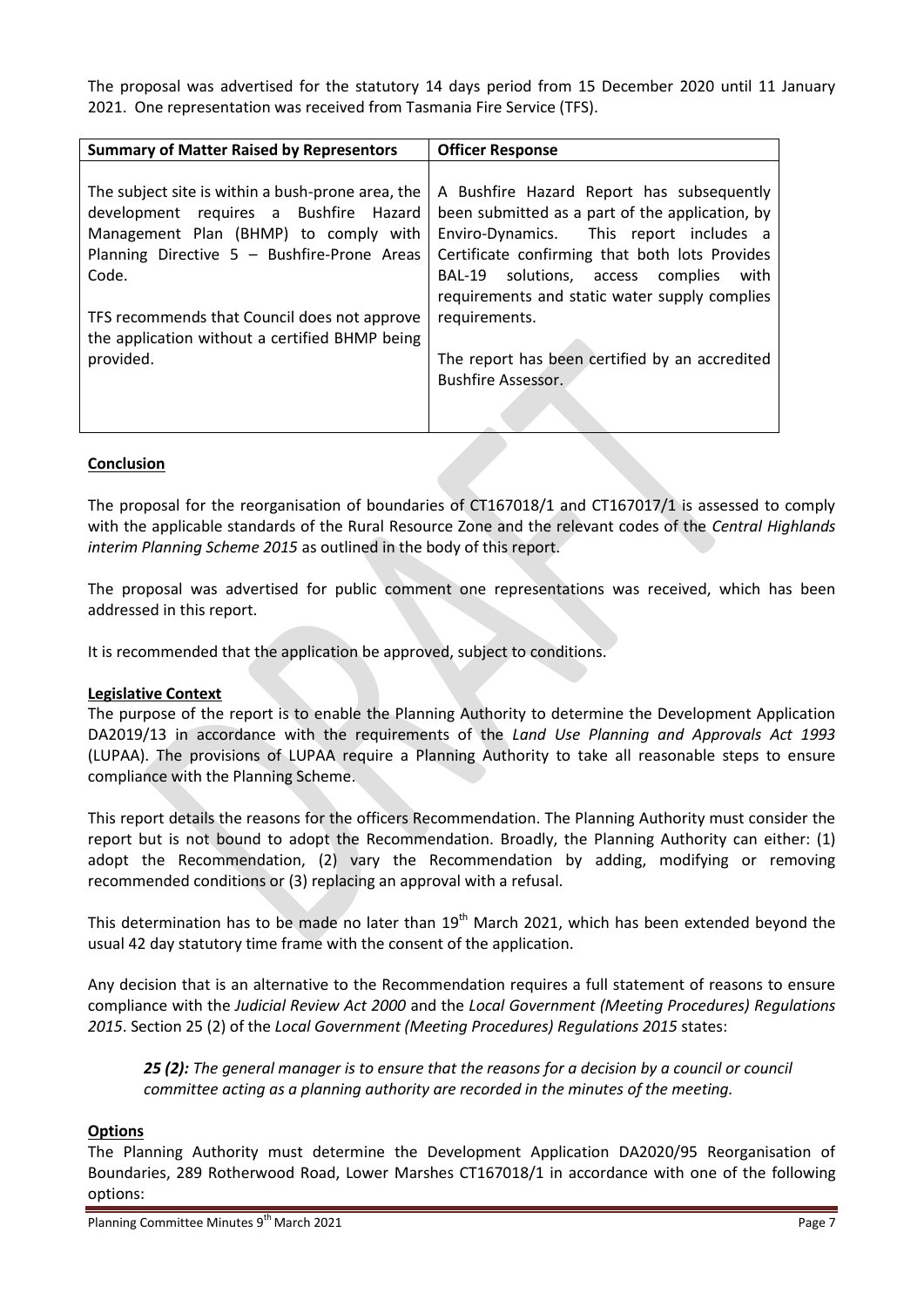cccccc

#### **1. Approve with altered conditions:-**

In accordance with section 57 of the Land Use Planning and Approvals Act 1993 the Planning Authority **Approve** the Development Application DA2020/95 Reorganisation of Boundaries, 289 Rotherwood Road, Lower Marshes CT167018/1, subject to conditions as specified below.

*Should Council opt to approve the Development Application subject to conditions that are different to the Recommendation the modifications should be recorded below, as required by Section 25(2) of the Local Government (Meeting Procedures) Regulations 2015:*

Alteration to Conditions:-

### **2. Refuse to grant a permit:-**

In accordance with section 57 of the Land Use Planning and Approvals Act 1993 the Planning Authority **Refuse** the Development Application DA2020/95 Reorganisation of Boundaries, 289 Rotherwood Road, Lower Marshes CT167018/1, for the reasons detailed below.

*Should the Planning Authority opt to refuse to grant a permit contrary to the officers Recommendation, the reasons for the decision should be recorded below, as required by Section 25(2) of the Local Government (Meeting Procedures) Regulations 2015:*

Reasons :-

#### **Recommendation**

#### **Moved Clr Poore** Seconded **Mayor Triffitt**

**THAT** the Planning Committee recommends approval in accordance with option 1:

#### **1. Approve in accordance with the Recommendation:-**

In accordance with section 57 of the Land Use Planning and Approvals Act 1993 the Planning Authority **Approve** the Development Application DA2020/95 Reorganisation of Boundaries, 289 Rotherwood Road, Lower Marshes CT167018/1, subject to conditions in accordance with the Recommendation.

#### **Recommended Conditions**

*General*

- 1) The subdivision layout or development must be carried out substantially in accordance with the application for planning approval, the endorsed drawings and with the conditions of this permit and must not be altered or extended without the further written approval of Council.
- 2) This permit shall not take effect and must not be acted on until 15 days after the date of receipt of this permit unless, as the applicant and the only person with a right of appeal, you notify Council in writing that you propose to commence the use or development before this date, in accordance with Section 53 of the Land Use Planning and Approvals Act 1993.

*Services*

3) The Subdivider must pay the cost of any alterations and/or reinstatement to existing services, Council infrastructure or private property incurred as a result of the proposed subdivision works. Any work required is to be specified or undertaken by the authority concerned.

*Final plan*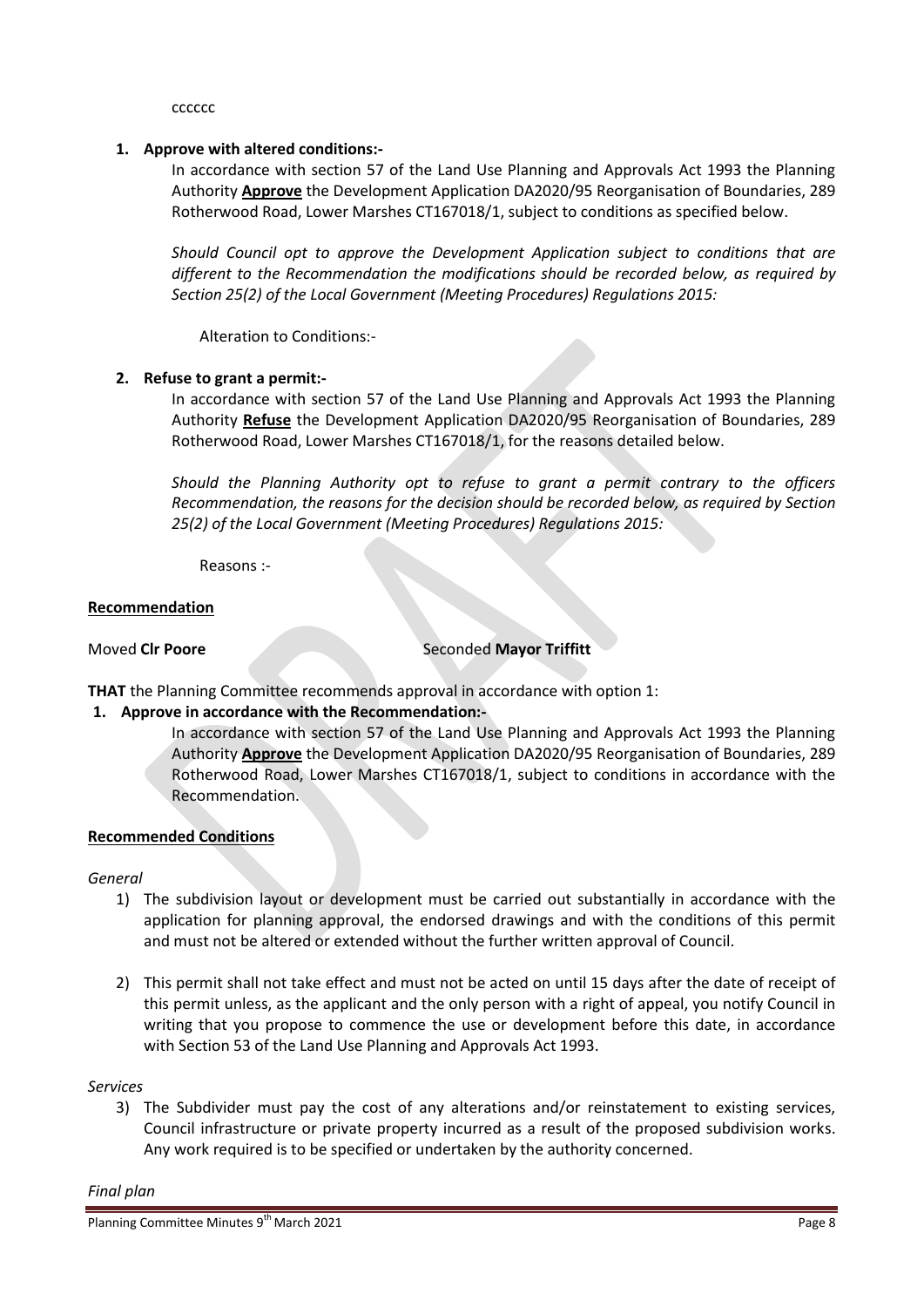- 4) A final approved plan of survey and schedule of easements as necessary, together with one copy, must be submitted to Council for sealing. The final approved plan of survey must be substantially the same as the endorsed plan of subdivision and must be prepared in accordance with the requirements of the Recorder of Titles.
- 5) A fee of \$210.00, or as otherwise determined in accordance with Council's adopted fee schedule, must be paid to Council for the sealing of the final approved plan of survey.
- 6) All conditions of this permit, including either the completion of all works and maintenance or payment of security in accordance with this permit, must be satisfied before the Council seals the final plan of survey for each stage.
- 7) It is the subdivider's responsibility to notify Council in writing that the conditions of the permit have been satisfied and to arrange any required inspections.

### **The following advice applies to this permit:**

- a) This permit does not imply that any other approval required under any other legislation has been granted.
- b) If you notify Council that you intend to commence the use or development before the date specified above you forfeit your right of appeal in relation to this permit.
- c) Council Officers note the recommendations to property CT167017/1 of the Bushfire Hazard Report. It is advised that the owner undertake the upgrades as per 4.0 Recommendations of the Bushfire Hazard Report.

**Carried**

**For the Motion:** Deputy Mayor Allwright, Mayor Triffitt & Clr Poore

#### **Clr R Cassidy attended meeting at 9.27am**

# **6.1 DISCUSSION PAPER: DRAFT CENTRAL HIGHLANDS LOCAL PROVISIONS SCHEDULE – RESPONSE TO THE TASMANIAN PLANNING COMMISSION**

#### **Report By**

Planning Consultant (SMC) Damian Mackey

#### **Attachments**

- 1. Correspondence from Tasmanian Planning Commission, 23 December 2020, with Attachment 1 and Attachment 2.
- 2. Correspondence to Tasmanian Planning Commission, 13 January 2021.
- 3. Correspondence from Tasmanian Planning Commission, 27 January 2021.

#### **Enclosures**

Discussion Paper 1 – Extent of Local Heritage Places

Planning Committee Minutes 9<sup>th</sup> March 2021 **All and Struck and Struck and Struck and Page 9** Page 9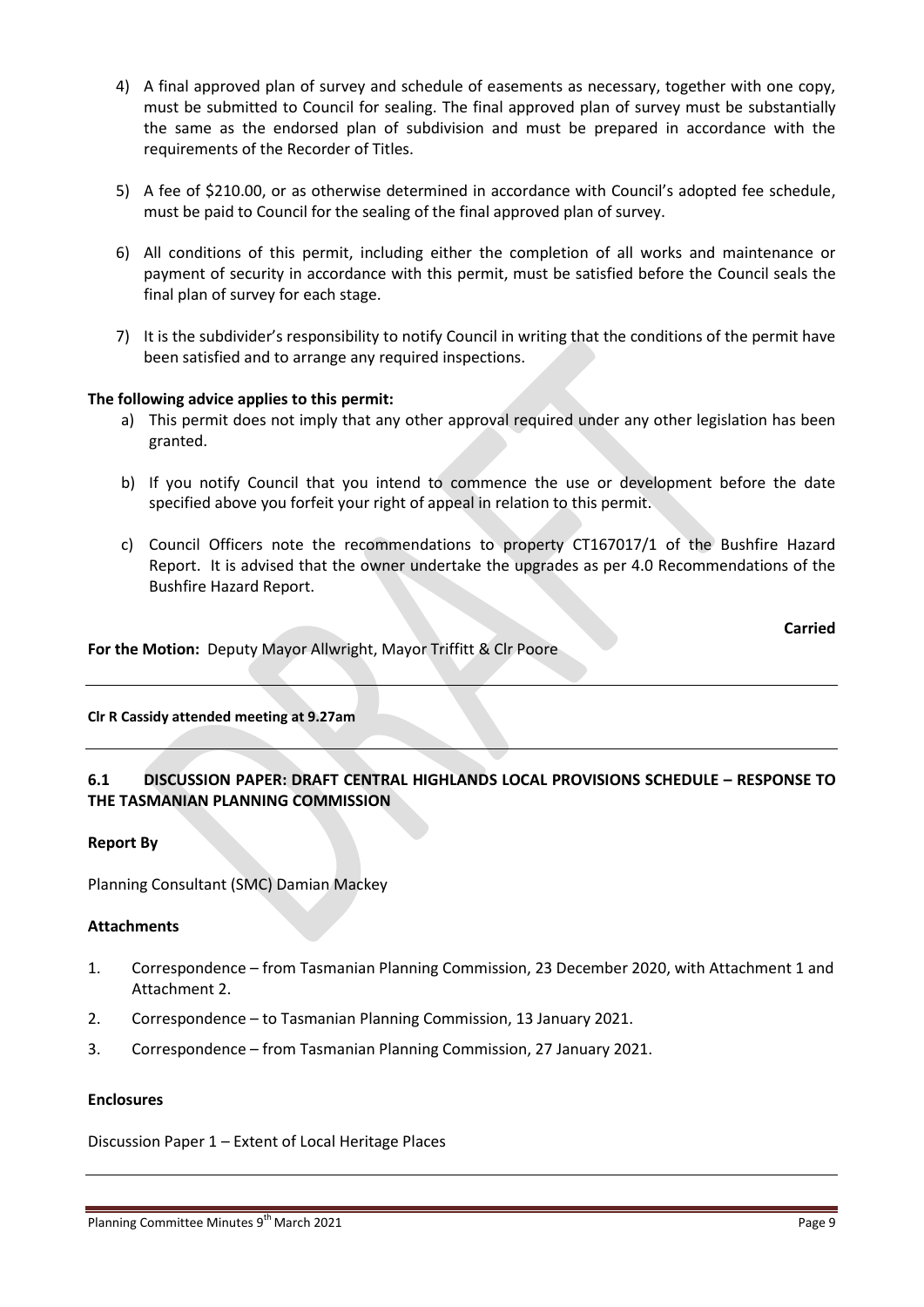#### **Meeting broke for morning tea a 10.10am and resumed at 10.29am**

Discussion Paper 2 – Mining Leases

#### **Mayor Triffitt left the meeting at 10.50am**

Discussion Paper 3 – Rural & Agricultural Zone Allocation

Discussion Paper 4 – Lake Meadowbank Specific Area Plan

Discussion Paper 5 – Zoning of Land with Conservation Covenants

#### **Purpose**

The purpose of this report and attached discussion papers is to consider Council's response to the feedback from the Tasmanian Planning Commission (TPC) dated 23 December 2020 regarding Council's draft Local Provisions Schedule for the Tasmanian Planning Scheme.

#### **Background**

As Councillors are aware, the Tasmanian Planning Scheme will consist of the State Planning Provisions (SPPs) and the Local Provisions Schedules (LPSs) from individual Councils.

Council is currently working to get its draft LPS in to a form that the TPC is prepared to endorse as suitable for public exhibition. Throughout the second half of 2020 there were various correspondence and conferences between Council and the TPC.

As at the end of 2020 the issues had been narrowed down to those set out in the TPC's correspondence of 23 December, (attached). This raised a number of questions that were considered by Council in January 2021 that were put to the TPC in correspondence dated 13 January 2021, (attached). The TPC's response was received by way of the letter dated 27 January, (attached). Key outcomes of the TPC's latest correspondence are:

- Council can use the '*Decision Tree & Guidelines for Mapping the Agriculture and Rural Zones*' by AK Consultants to determine the allocation of these zones without having to engage external consultants when departing from the States' broad-brush map: *Land Potentially Suitable for the Agriculture Zone*, (the 'LPSAZ').
- Council cannot remove superfluous titles from its local heritage place listings to bring them into line with the Tasmanian Heritage Register. The rationale for heritage lists having to 'directly transition' exactly into councils' LPSs is that there is no opportunity for public comment. This is not correct as the draft LPSs, including the heritage lists contained therein, will be subject to formal public exhibition, providing the public with that very opportunity. Nevertheless, the TPC appears intent on not allowing any substantive modification to the heritage list.
- The TPC has still not provided an assessment of Council's previous points of justification for the modified Lake Meadowbank Specific Area Plan under section 32(4) of the Act, explaining why these points are considered by the TPC to be insufficient.